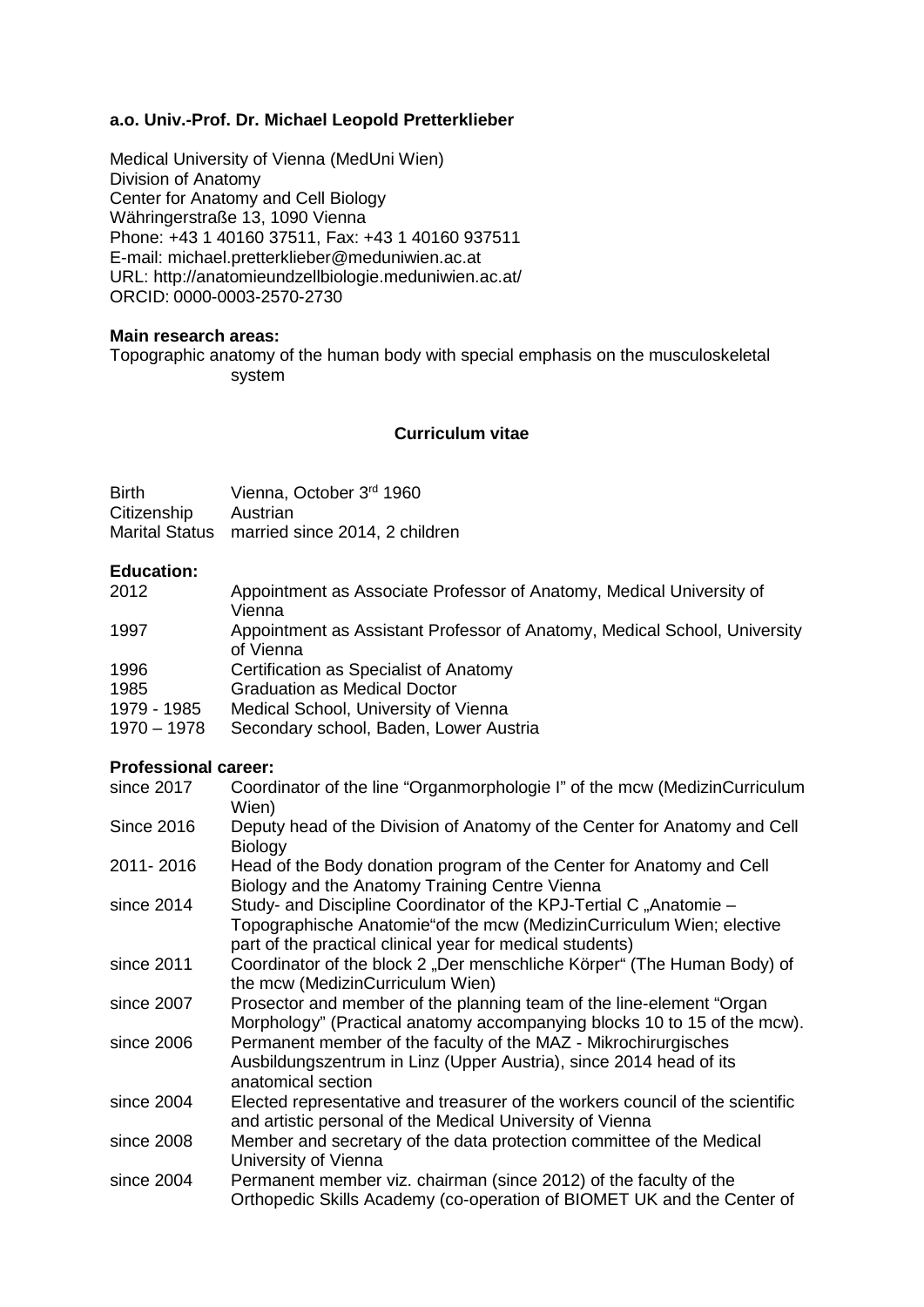|               | Anatomy and Cell Biology, Department of Applied Anatomy, Medical<br>University of Vienna, Vienna, |
|---------------|---------------------------------------------------------------------------------------------------|
| since 2003    | Lecturer of Anatomy for the general lesson in block 2 of the mcw                                  |
|               | (MedizinCurriculum Wien) and also prosector in the practical courses run in                       |
|               | blocks 10 to 15, 18, 19, and 21.                                                                  |
| since 2001    | Member and secretary of the planning team of block 21 ("Bewegung und                              |
|               | Leistung", i.e. "Movement and performance") of the mcw                                            |
| 1992 - 2002   | Organizer of the multiple-choice test, Anatomische Propaedeutik" at the                           |
|               | Institute of Anatomy (ended with the new curriculum)                                              |
| since 1992    | Prosector for advanced dissection courses and teaching assignment for the                         |
|               | special training in "Anatomia practica"                                                           |
| since 1988    | Prosector for freshman dissection courses                                                         |
| since 1985    | Assistant in freshman and advanced dissection courses                                             |
| 1984 - 1985   | Study Assistant during one advanced dissection course                                             |
| $1982 - 1984$ | Demonstrator of Anatomy during one freshman and two advanced dissection                           |
|               | courses                                                                                           |
|               |                                                                                                   |

### **Scientific output:**

| Publications in peer-reviewed international journals | 67  |
|------------------------------------------------------|-----|
| Book sections                                        | 25  |
| Short abstracts/proceedings papers (<= 2 pages)      | :34 |
| Invited scientific lectures                          | 243 |
|                                                      |     |

| <b>Criteria</b> | <b>Source: ISI</b> | <b>Source: Research Gate</b> |
|-----------------|--------------------|------------------------------|
| Citations       | 820                | 1120                         |
| H-Factor        |                    | 19                           |
| Impact factor   | 133,429            |                              |
| <b>RG Score</b> |                    | 32,97s                       |

According to the striking difference between the two data bases, i.e. ISI and Research Gate, both sources are quoted here.

#### **PhD students of the last five years:**

| <b>Name</b>      | Title of thesis                                                                                                                                 | From - to           |
|------------------|-------------------------------------------------------------------------------------------------------------------------------------------------|---------------------|
| Gregori Markus   | Impact of the coracoid thickness and<br>coracoid vascularization on preoperative<br>planning and surgical performance of<br>Latarjet procedures | 07/2013 - onwards   |
| Bösmüller Sandra | The Long Head of the Biceps Tendon -<br>Anatomy, Histology and Clinics                                                                          | $12/2013 - 10/2017$ |

#### **5 most important invited scientific lectures:**

- 1. Anatomie nervenschonender Operationen im Bereich von Becken und Beckenboden. 4. gemeinsame Jahrestagung Österreichischen Gesellschaft für Sexualmedizin (ASSM) und der Deutschen Gesellschaft für Sexualmedizin und Sexualtherapie (DGSMT).Vienna, 22.11.2008.
- 2. Embryologie des Herzens: Was alles schiefgehen kann…. DACH Symposium (Deutschland – Österreich – Schweiz) - Angeborene Herzfehler im Erwachsenenalter. Der aktuelle Stand. Zurich, Switzerland, 24.06.2011
- 3. How the natural knee really moves. Contemporary Challenges in Knee Surgery, La Valetta, Malta, 15.11.2014
- 4. Relevante anatomische Strukturen der Kieferhöhle. Die Kieferhöhle- mehr als nur ein Hohlraum? Jahrestagung 2016 der OCMR - Orale Chrirugie, Medizin und Radiologie, Vienna, 25.06.2016
- 5. Faszien Morphologie und Grundlagen. Physikalische Medizin und Rehabilitation ÖGPMR-Jahrestagung/Kongress 2016, 05.11.2016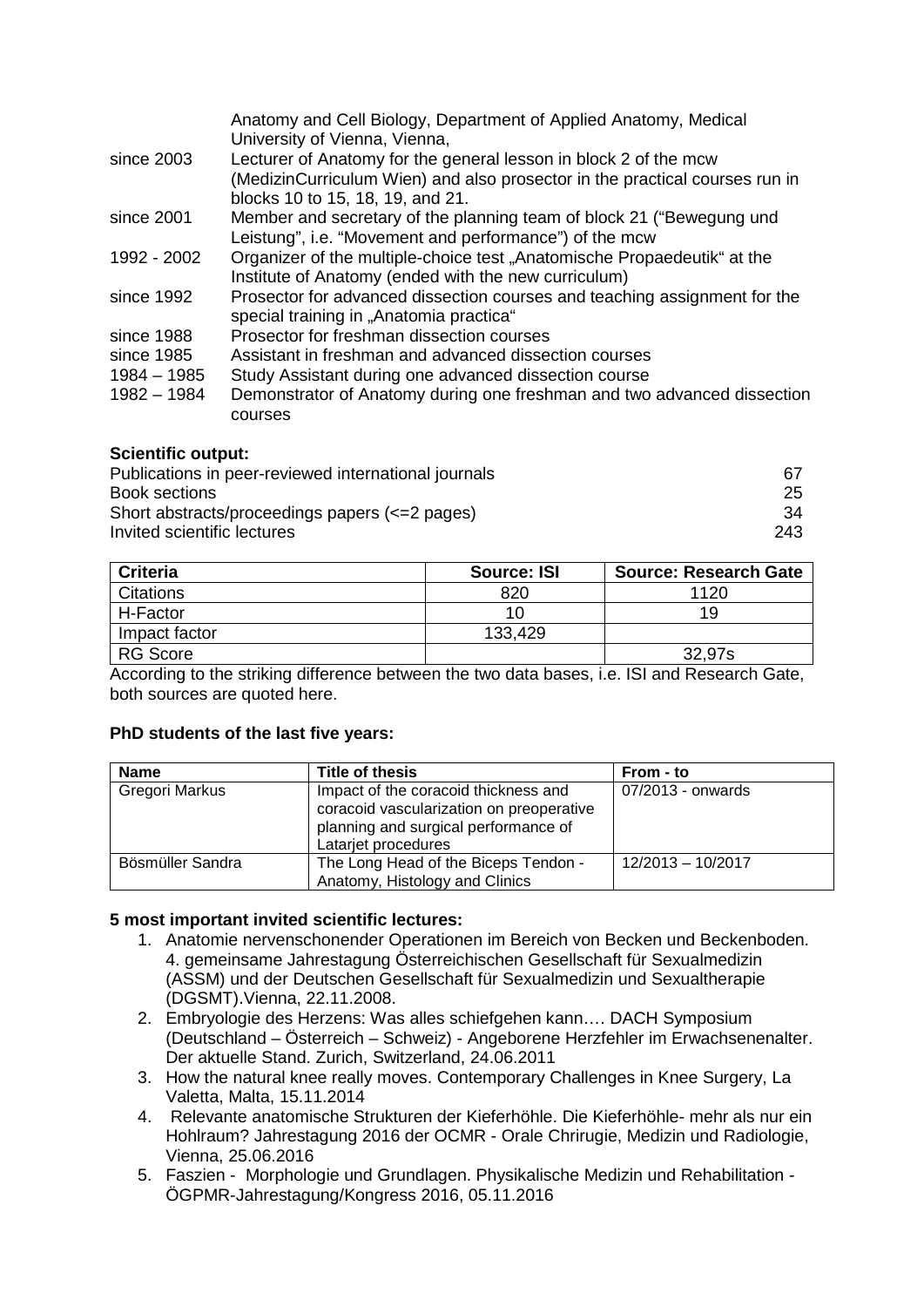### **Awards:**

2006, 2007, 2008, 2016: Editors Recognition Award, European Journal of Radiology

#### **Scientific evaluation activities:**

| <b>Since 1999</b> | Reviewer for international journals (Surgical and Radiological Anatomy,     |
|-------------------|-----------------------------------------------------------------------------|
|                   | European Journal of Anatomy, Cells Tissues Organs, Annals of Anatomy,       |
|                   | International Journal of Computer Assisted Radiology and Surgery)           |
| <b>Since 2008</b> | Reviewer for the Austrian Agency for International Cooperation in Education |
|                   | & Research (ÖAD)                                                            |
| Since 2009        | Evaluator of 36 diploma theses                                              |

### **Editorial activities**

#### *Member of the editorial board:*

• The Scientific World Journal

*Books edited:*

- Pretterklieber, M.L., Woinoff, S., Backfrieder, W., Imhof, H.: MRT der Extremitäten CD-ROM. Interaktiver Atlas der Extremitätengelenke und gelenknaher Strukturen. Thieme Interactive, Stuttgart, 1998
- Resnick, D., Kang, H.S., Pretterklieber, M.L.:Internal Derangements of Joints, 2nd Edition. W.B. Saunders, Philadelphia, 2006
- Pretterklieber M.L., Dlaska C., Freynhofer M. (Hrsg.): Stratigraphische und funktionelle Anatomie des Bewegungsapparates. Ein interaktiver Atlas der Anatomie, Physiologie und bildgebender Verfahren. Version 2.0. , 2. verb. Aufl. DVD. Facultas, Wien, 2007

# **Memberships:**

Since 1991 Member of the Anatomische Gesellschaft<br>Since 1992 Member of the Gesellschaft der Ärzte in W Member of the Gesellschaft der Ärzte in Wien Since 1991 Member of the Österreichische Morphologische Gesellschaft

#### **Title of the project Funding organisation period Funded amount in Euro** Veranstaltungen und Veranstaltungen und<br>Dienstleistungen Anatomie § 27 Project 2004 – ongoing ongoing 1.784.433,90 Das Zielgebiet efferenter Neurone des Nervus laryngeus superior FWF- Der Wissenschaftsfonds 2003 –  $2006$  31.872,29 Experimental analysis of the motoneuronal organization of the lower medulla and cervical cord Vermächtnis nach dosephine Hirtl 1987-1994 14.534,56

#### **Most important grants:**